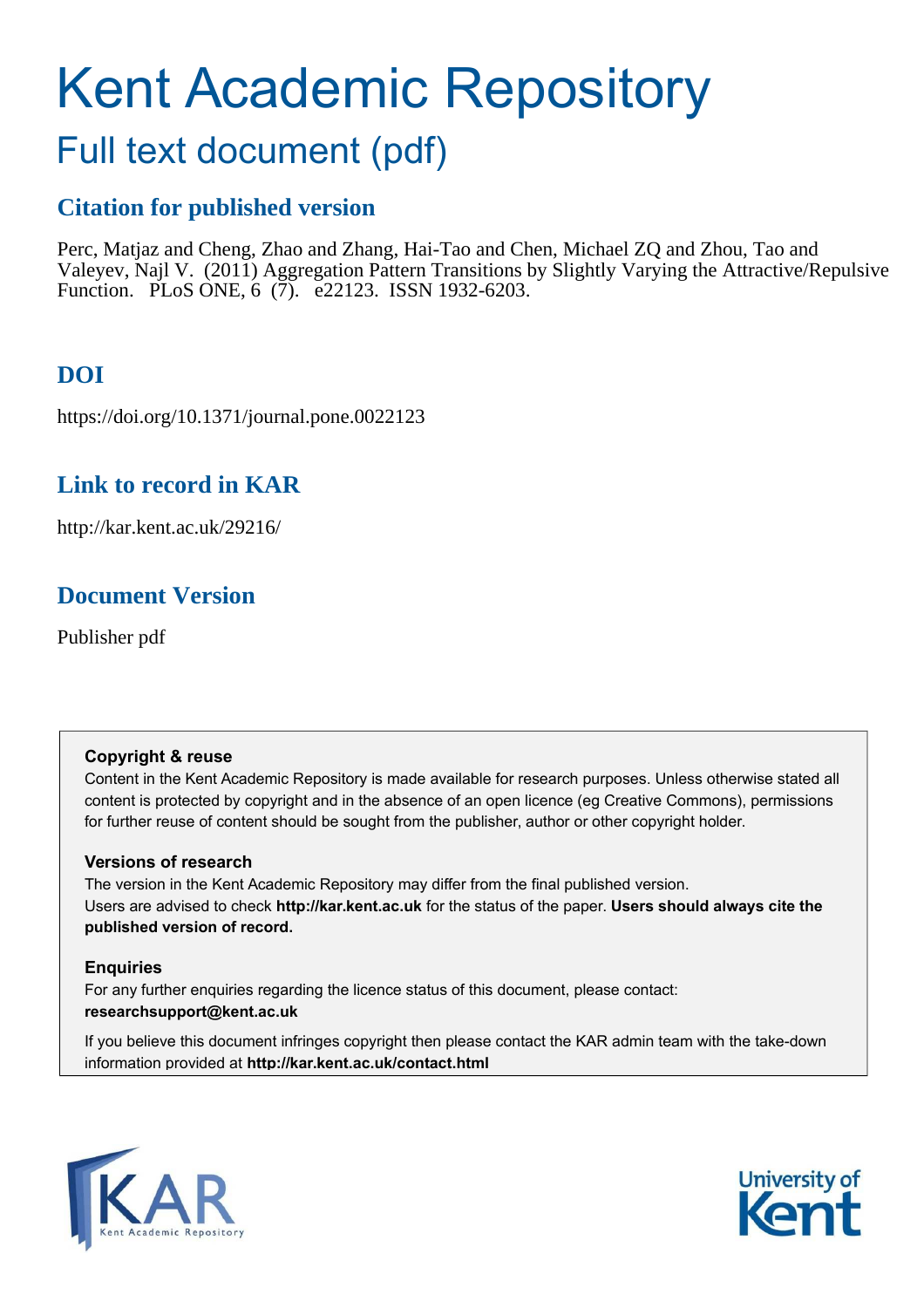# Aggregation Pattern Transitions by Slightly Varying the Attractive/Repulsive Function

## Zhao Cheng $^{1,2,3}$ , Hai-Tao Zhang $^{1,2_\ast}$ , Michael Z. Q. Chen $^{4,5}$ , Tao Zhou $^6$ , Najl V. Valeyev $^7$

1 State Key Laboratory of Digital Manufacturing Equipments and Technology, Huazhong University of Science and Technology, Wuhan, People's Republic of China, 2 The Key Laboratory of Image Processing and Intelligent Control, Department of Control Science and Engineering, Huazhong University of Science and Technology, Wuhan, People's Republic of China, 3 Department of Electrical and Computer Engineering, Temple University, Philadelphia, Pennsylvania, United States of America, 4 Department of Mechanical Engineering, The University of Hong Kong, Pokfulam, Hong Kong SAR, People's Republic of China, 5 School of Automation, Nanjing University of Science and Technology, Nanjing, People's Republic of China, 6 School of Computer Science and Engineering, University of Electronic Science and Technology of China, Chengdu, People's Republic of China, 7 Centre for Molecular Processing, School of Engineering and Digital Arts, University of Kent, Kent, United Kingdom

## Abstract

Among collective behaviors of biological swarms and flocks, the attractive/repulsive (A/R) functional links between particles play an important role. By slightly changing the cutoff distance of the A/R function, a drastic transition between two distinct aggregation patterns is observed. More precisely, a large cutoff distance yields a liquid-like aggregation pattern where the particle density decreases monotonously from the inside to the outwards within each aggregated cluster. Conversely, a small cutoff distance produces a crystal-like aggregation pattern where the distance between each pair of neighboring particles remains constant. Significantly, there is an obvious spinodal in the variance curve of the inter-particle distances along the increasing cutoff distances, implying a legible transition pattern between the liquid-like and crystal-like aggregations. This work bridges the aggregation phenomena of physical particles and swarming of organisms in nature upon revealing some common mechanism behind them by slightly varying their inter-individual attractive/repulsive functions, and may find its potential engineering applications, for example, in the formation design of multi-robot systems and unmanned aerial vehicles (UAVs).

Citation: Cheng Z, Zhang H-T, Chen MZQ, Zhou T, Valeyev NV (2011) Aggregation Pattern Transitions by Slightly Varying the Attractive/Repulsive Function. PLoS ONE 6(7): e22123. doi:10.1371/journal.pone.0022123

Editor: Matjaz Perc, University of Maribor, Slovenia

Received May 16, 2011; Accepted June 15, 2011; Published July 20, 2011

Copyright: @ 2011 Cheng et al. This is an open-access article distributed under the terms of the Creative Commons Attribution License, which permits unrestricted use, distribution, and reproduction in any medium, provided the original author and source are credited.

Funding: H.T.Z. acknowledges the support of National Natural Science Foundation of China (NNSFC) under Grant No. 60704041, and the Research Fund for the Doctoral Program of Higher Education (RFDP) under Grant No. 20070487090. T.Z. acknowledges the support of NNSFC under Grant No. 10635040. M.Z.Q.C. acknowledges the CRCG Grant by The University of Hong Kong. The funders had no role in study design, data collection and analysis, decision to publish, or preparation of the manuscript.

Competing Interests: The authors have declared that no competing interests exist.

\* E-mail: zht@mail.hust.edu.cn

## Introduction

Collective behaviors of various kinds of self-driven particles have attracted more and more attention in recent years. One of the most remarkable characteristics of systems, such as a flock of birds, a school of fish, or a swarm of locusts, is the emergence of ordered state in which the particles form difference appealing patterns moving in the same direction [1–3] despite the fact that the interactions are merely of short range. Revealing the nature of aggregation patterns will find direct application in many relevant engineering systems, such as attitude alignment of satellite clusters, multi-agent formation control, sensor network data fusion, traffic systems and so on [4–9]. The forming rule of the patterns [8] can also help us to understand more deeply the social aggregation phenomena like escaping panic [10,11], decease contagion processes, as well as the evolution of cooperation [12–14], and many other population behaviors in the society [15,16].

A basic yet popular self-driven particles model was proposed by Reynolds [17], where three heuristic rules are prescribed, (i) separation: steer to avoid crowding and collision; (ii) alignment: steer towards the average heading; (iii) cohesion: steer to move towards the average position. These rules have been proven effective and are often used to describing the biological groups [18–20]. Later, Vicsek et al. [1] proposed a well-known collective behavior model where each particle tends to move in the average direction of its neighbors. With the increasing intensity of external noise, the system undergoes a remarkable transition from an ordered state to a disordered state. In recent years, the Vicsek model has drawn more and more attention from the physics, biology, engineering and social science communities [2,3,19,21–27]. As two representative following works, Jadbabaie et al. [25] have proven that all the individuals should be jointly connected to guarantee the velocity synchronization, and Grégoire and Chaté [2] modified the Vicsek model by changing the way the noise is introduced, which simplified the phase transition from a second-order to a first-order one.

Apart from the motion synchronization investigation, other scholars turned to study more deeply into the nature of aggregation patterns [19,28–33]. Enlightened by the mechanism of the intermolecule force, Breder [28] proposed a simplified attraction/ repulsion (A/R) model composed of a constant attraction term and a repulsion term inversely proportional to the square of the interagent distance, whereas Warburton and Lazarus [29] studied the effects on cohesion of a family of A/R functions. More recently, Gazi and Passino [19] derived another A/R model which is closer to the inter-molecule force function, and analytically proved that a stable ring-shaped pattern can be yielded in a finite time.

PLoS one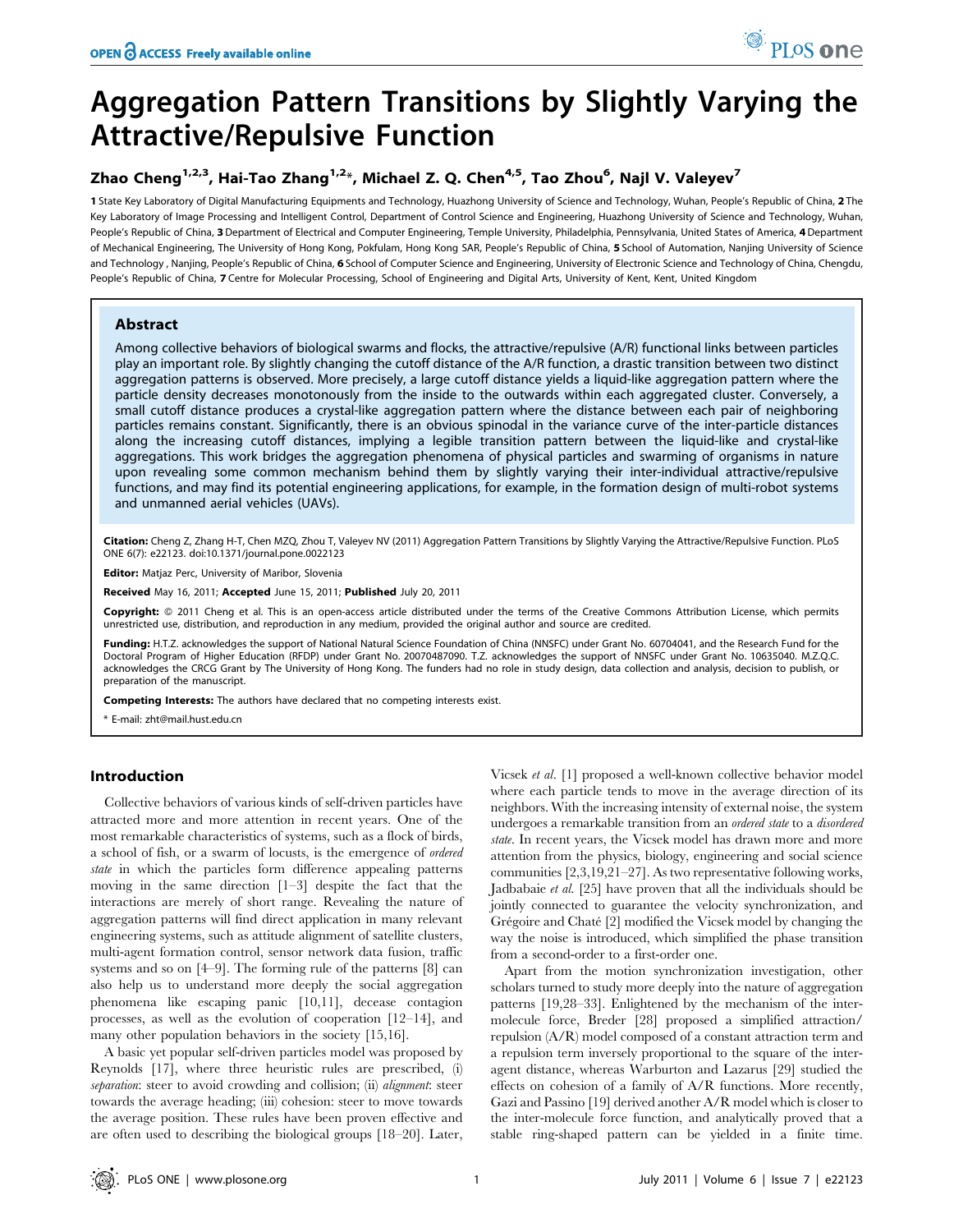Analogously, by using a linearized A/R model, Moreau [24] proved that the group will form a bounded circularly moving pattern if and only if there exists an agent connecting to all other ones, directly or indirectly, over an arbitrary time interval.

As another milestone of aggregation pattern exploration, Couzin [34] designed a Three-Sphere model by inserting an orientation area governed by the Vicsek model between the attraction and repulsion areas of the A/R model. With such a model, three typical types of collective behaviors, i.e., swarming, torus, and migration, are observed. Particularly, torus well explains the circular motion pattern among fish schools, ant groups, bacterial colonies and slime molds. By adopting Couzin's attraction/alignment/repulsive mechanism, Tanner et al. [35] proposed a centralized algorithm and a distributed one leading to irregular collapse and irregular fragmentation, respectively. Later, Olfati-Saber [36] developed a general framework for flocking, which adopts Newton's gradient descent law of motion and hence eventually yields to a regular lattice movement pattern. As the continuation work for Couzin's [34] and Olfati-Saber's work [36], Zhang et al. [37-39] incorporated predictive mechanisms into the above-mentioned two models to accelerate the aggregation procedure, and Liu et al. [40] designed a global synchronization method for a class of dynamical self-driven particle systems.

With the rapid development of the interdisciplinary collective behavior investigation, more complex patterns have been revealed by physicists and biologists. Vicsek [41] exhibited the universal patterns among many organisms as well as non-living objects. Later, Juanico [42] proposed a modified kinematic model which leads to several stellate patterns by changing the distribution of preferred pairwise length. Impressively, some new basic laws are found out these years that embody some essential aspects of coordinated behavior of various systems ranging from colonies of tissue cells, flocks of birds to collectively moving robots.

Based on the previous works introduced above, one can see that the A/R interrelation mechanism among the self-driven particles has played an essential role of forming and enriching the collective patterns in both living and nonliving multi-agent systems. However, there are still very few works on revealing the quantitative relationship between the  $A/R$  function's variation and the evolution of collective dynamic patterns, which is of great interest for physicists, biologists and system scientists and hence motivated our present study. Therefore, from the aspect of physics, we demonstrate in this paper that physical particle systems also show some resemblance to biological groups, which bridges the seemingly different procedures of them.

More precisely, we examine the dynamic pattern's emergence by modifying the A/R inter-particle interactions. A quite interesting phenomenon is observed that particles will aggregate into some liquid-like or crystal-like clusters depending on the cutoff distance (or the cutoff in short) of the A/R function which embodies the vision range of each particle. To understand this observation more deeply, we analyze the forming mechanism of these two distinct patterns by non-balanced statistical physical methods, and then find an apparent transition between the liquidlike and crystal-like patterns merely by slightly changing the cutoff distance of the A/R interaction function. This work reveals some common features behind the various aggregation phenomena of physical particles and biological groups, and may find its potential engineering applications, for example, in the design of multirobots systems, multi-sensor networks and UAVs.

The rest of the paper is organized as follows. In Sec., we present a self-driven particle model governed by a general A/R function. The transition phenomenon between the liquid-like and crystallike patterns is exhibited with statistical physical analysis in Sec. Finally, the conclusion is drawn in Sec.

### Methods

We consider a group of  $N$  particles moving in a square shaped cell of linear size  $L$  with periodic boundary conditions. The particles are represented by points moving continuously (off lattice) on the plane as below:

$$
\begin{cases}\n\dot{x}_i = v_i, \\
\dot{v}_i = u_i, \\
u_i = \sum_j f(||x_j - x_i||) \tilde{n}_{i,j} + \sum_j s_{i,j}(v_j - v_i) , \\
\hline\nA/Rterm\n\end{cases}
$$
\n(1)  
\n $i = 1, 2, ..., N,$ 

where  $x_i$ ,  $v_i$  and  $u_i \in \mathbb{R}^2$  are the position, velocity and acceleration of the  $i<sup>th</sup>$  particle moving in a two-dimensional space, respectively,  $||x|| = \sqrt{x^T x}$  is the 2-norm,  $\overleftarrow{n}_{i,j}$  is a vector pointing from  $x_i$  to  $x_j$ and  $s_{i,j}$  is the adjacent matrix (the definition will be given later) entries of the group's proximity matrix with

$$
s_{i,j} = \begin{cases} 1, & \|x_i - x_j\| \le c \\ 0, & \|x_i - x_j\| > c \end{cases} \quad i = 1, 2, \dots, N. \tag{2}
$$

where  $c$  embodies the vision range of each particle, which equals the cutoff range of the  $A/R$  function. Beyond this value  $c$  of interparticle distance, the link between each pair becomes so weak that each particle will be invisible to the other. Therefore, we call any two particles *i* and *j* within Euclidean distance  $||x_i - x_j|| \leq c$  as an adjacent pair, and with such a definition, the whole group can be represented by a proximity network with nodes and edges representing the particles and the connections between the particle pairs. Note that the  $A/R$  term of the acceleration  $u_i$  can be attraction or repulsion depending on the distance between each pair of particles inside the group.

In order to quantitatively study the role of interactions between particles, it is quite natural to seek assistance from the intermolecule functions [43,44], such as Lennard-Jones, Hard-Sphere, Square-Well and the six-ordered exponential potential models. Among these models, we adopt the Lennard-Jones potential [?] for its effectiveness in describing non-polar monatomic systems, and hence utilize a derivative exponential potential function and a second order polynomial to represent the attractive and repulsive interactions, respectively, as below,

$$
f(r) = \begin{cases} Ar^2 + Br + a & r \in [0, \eta), \\ \frac{b}{\sigma}(r - \eta) \exp\left(-\frac{(r - \eta)^2}{\sigma}\right) & r \in [\eta, \infty), \end{cases}
$$
(3)

where  $\eta$  is the preferred distance between two particles. To guarantee the continuity and differentiability of the proposed A/R function (3), the function  $f(r)$  satisfies the following equations at the threshold  $r=\eta$ :

$$
\begin{cases}\nf(r)|_{r \to \eta^{-}} & \to \quad f(r)|_{r = \eta}, \\
f'(r)|_{r \to \eta^{-}} & \to \quad f'(r)|_{r = \eta}.\n\end{cases} \tag{4}
$$

One should not be intimidated by the six parameters  $A, B, a, b, \sigma$ and  $\eta$  in the proposed A/R model since only two of them are free parameters under investigation. Let us explain this as follows. First,  $A$  and  $B$  can be determined by the continuity and differentiability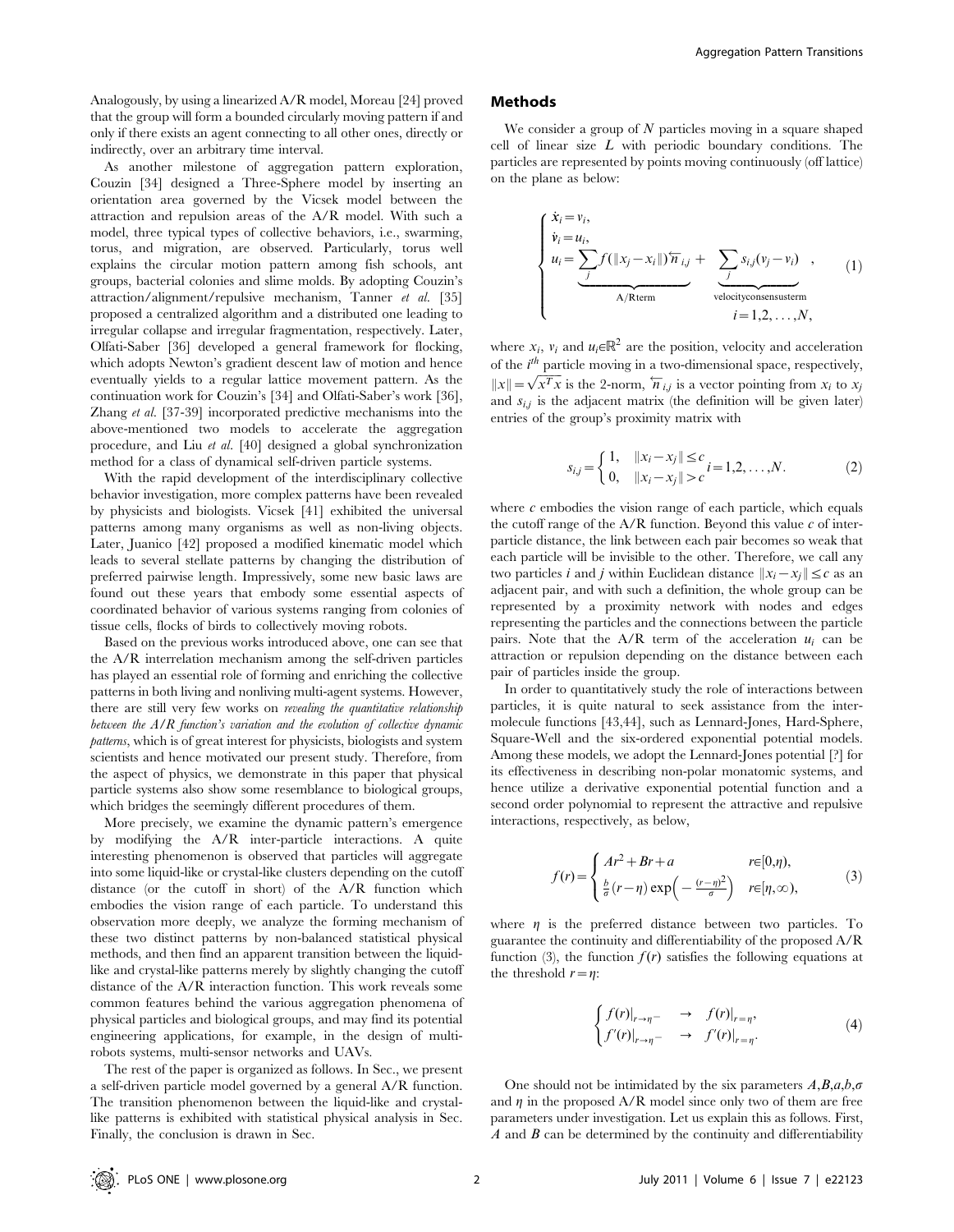

Figure 1. A/R function  $f(x)$  with different values of  $\sigma$ . Here, the preferred distance  $\eta = 1$ , and  $c_c, c_t, c_l$  denotes the cutoffs of the crystallike, transition and liquid-like patterns, respectively. It can be analytically proven that the vision range (or cutoff)  $c$  rises monotonously with increasing parameter value  $\sigma$  for fixed equilibrium  $\eta$ . doi:10.1371/journal.pone.0022123.g001

condition  $(?)$ . Secondly, the effects of the parameters a and b are much weaker than those of  $\sigma$  and  $\eta$ , respectively. Thereby, without loss of generality, we set  $a=5$  and  $b=0.2$  and focus on the effects of the essential factors  $\sigma$  and  $\eta$  in the rest of the paper. To fulfill such a task, we demonstrate the A/R functional curves with different values of  $\sigma$  and fixed  $\eta$  in Fig. 1. It can be analytically proven that larger parameter  $\sigma$  implies smaller peak value of  $f(r)$ , larger cutoff c and longer settling time  $T_s$ . Therefore, the parameter  $c$  can be regarded as a vision range measurement of each homogenous particle as give in Eq. (2), beyond which the attraction vanishes. For example, if the vanishing threshold is  $1\%$  (i.e., beyond the cutoff c, the attraction intensity is less than  $1\%$  of its peak value), cutoff  $c$  can be approximated as  $c = \eta + \sqrt{7\delta}$ . Regarding the other free parameter  $\eta$ , it represents the equilibrium distance between each pair of adjacent particles, or  $f(r) = 0$  at  $r = \eta$ , which is also essential to form different kinds of aggregation patterns.

## Results and Discussion

With the proposed model (3), we are now ready to investigate the role of A/R function on the forming and evolution of the collective motional patterns. In a two-dimensional  $[L \times L]$  square with periodic boundary conditions, N particles are initialized with identical velocities  $||v_i|| = v$ . The initial locations and directions are randomly selected from  $[L \times L]$  and  $[0,2\pi)$ , respectively. The dynamics of all the particles are updated every 0:02s.



Figure 2. (Color online) Liquid-like pattern of  $N=100$  particles moving in a square-shaped cell with periodical boundary conditions. Here,  $L=40$ ,  $\sigma=0.2$ ,  $\nu=1$  and  $\eta=1$ . Subfigures (a), (b) and (c) are the snapshots at the 0th, 1600th and 4000th running steps, and (d) shows the zoomed in liquid-like cluster or ''drop''. In order to highlight the shape of the clusters or ''drops'', we use green circles to mark their contours along the entire evolution. The initial locations and directions are randomly selected from  $[L \times L]$  and  $[0,2\pi)$ , respectively. doi:10.1371/journal.pone.0022123.g002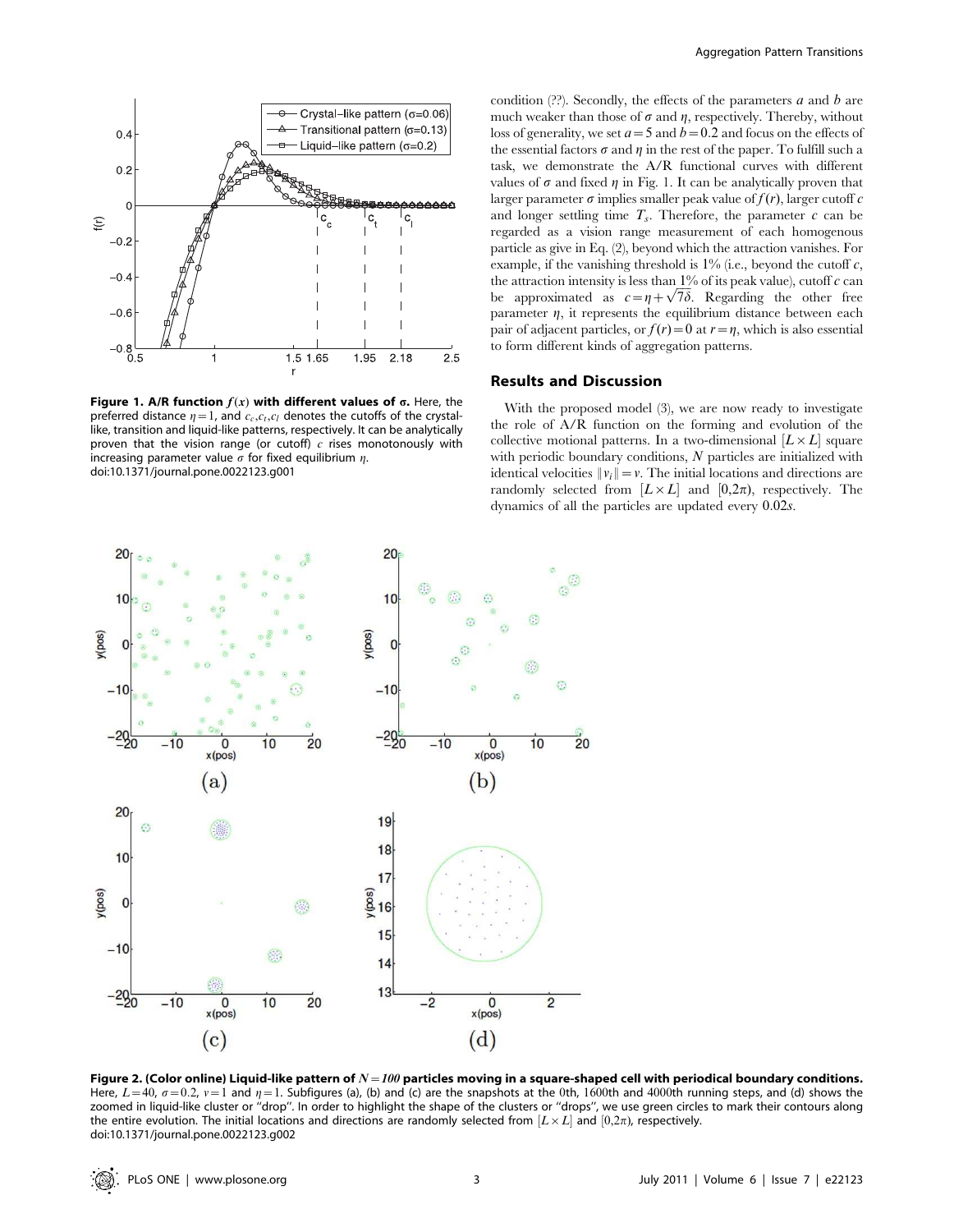

Figure 3. (Color online) Crystal-like pattern of 100 particles with  $\sigma = 0.06$ . Subfigures (a), (b) and (c) are the snapshots at the 0th, 1600th and 4000th running steps, and (d) shows the zoomed in crystal-like cluster. All the other settings are the same as Fig. 2. doi:10.1371/journal.pone.0022123.g003

A remarkable transition phenomenon from so-called liquid-like pattern to crystal-like one emerges in the numerical simulations along with increasing  $\sigma$  (see Eq. (3)). In detail, for the liquid-like pattern as shown in Fig. 2 and Fig. 4(a), some small clusters of particles are formed with structures quite similar to liquid drops among which the particle density is decreasing from the drop kernel to the surface due to the ''surface tension''. Moreover, when multiple clusters or ''drops'' encounter, they will merge into a larger ring-shaped cluster or ''drop'' no matter what the original orientations and velocities the former ''drops'' were in. In comparison, for the crystal-like pattern, larger clusters are formed with much more evenly distributed particles as shown in Fig. 3 and Fig. 4(b), where a regular lattice-shaped formation emerges, which resembles molecules' distribution in crystal phase. When multiple crystal-like clusters encounter, the merged cluster will form an irregular shape determined by the original orientations and velocities of the previous clusters. Furthermore, the collective dynamics of the self-driven particles is more complex than these two aforementioned patterns, as there still exists a quasi-stable transient intermediate pattern [45] between them as show in Fig. 4(c). This pattern embodies a mixture of the crystal-like internal lattice together with the liquid-like ring-shaped external features. We call it a transient status since such a ''partially melted'' pattern is much weaker than the liquid- and crystal-like ones, whose corresponding range of  $\sigma$  is much smaller than those of the two latter ones. Thereby, the dynamics of the self-driven particles is dominated by the liquid-like and crystal-like patterns, whose characteristics are the focus of our investigation.

Apart from the emergence of the three distinct patterns, it is also observed from Figs. 2 and 3 that the connectivity of the group's communication proximity net cannot always be guaranteed, which means that some particles will lose the connections with the others and hence the whole multiple particle group will always be separated into smaller clusters.

To facilitate our investigation, we assume there are totally  $M$ connections in the proximity net of the group, and then define  $d_k$ and  $l_k$  ( $k=1, \ldots, M$ ) as the Euclidean distance of the k-th link and the distance between the geometric center of each cluster and the middle point of  $k$ -th link. With these definitions, we study the density's variation from inside to outside of each cluster by exhibiting the distribution of  $d_k$  along with increasing  $l_k$  as shown in Fig. 5. Apparently, it is shown in Fig. 5(a) that  $d_k$  rises with increasing  $l_k$ , implying that the particles will become sparse from the kernel to the surface of each cluster, and hence this case corresponds to the liquid-like pattern. By contrast, Fig. 5(b) is selfconsistent with the crystal-like pattern, where  $d_k$  are independent of  $l_k$  since the distance between each particle pair remains constant. Per the intermediate phase, Fig. 5(c) shows a mixture of crystal-like and liquid-like pattern, in which the neighboring distances  $d_k$ 's also rise slightly with increasing  $l_k$ . Nevertheless, the standard variance of  $d_k$  is much larger than those of the crystal-like and liquid-like phases, which well explains the irregular features of the ''partially melted'' phase.

In order to quantitatively analyze the dynamics of the different patterns, we adopt two indexes, namely  $d_a$  and  $v_a$ , to measure the average neighboring distance and average velocity, respectively, as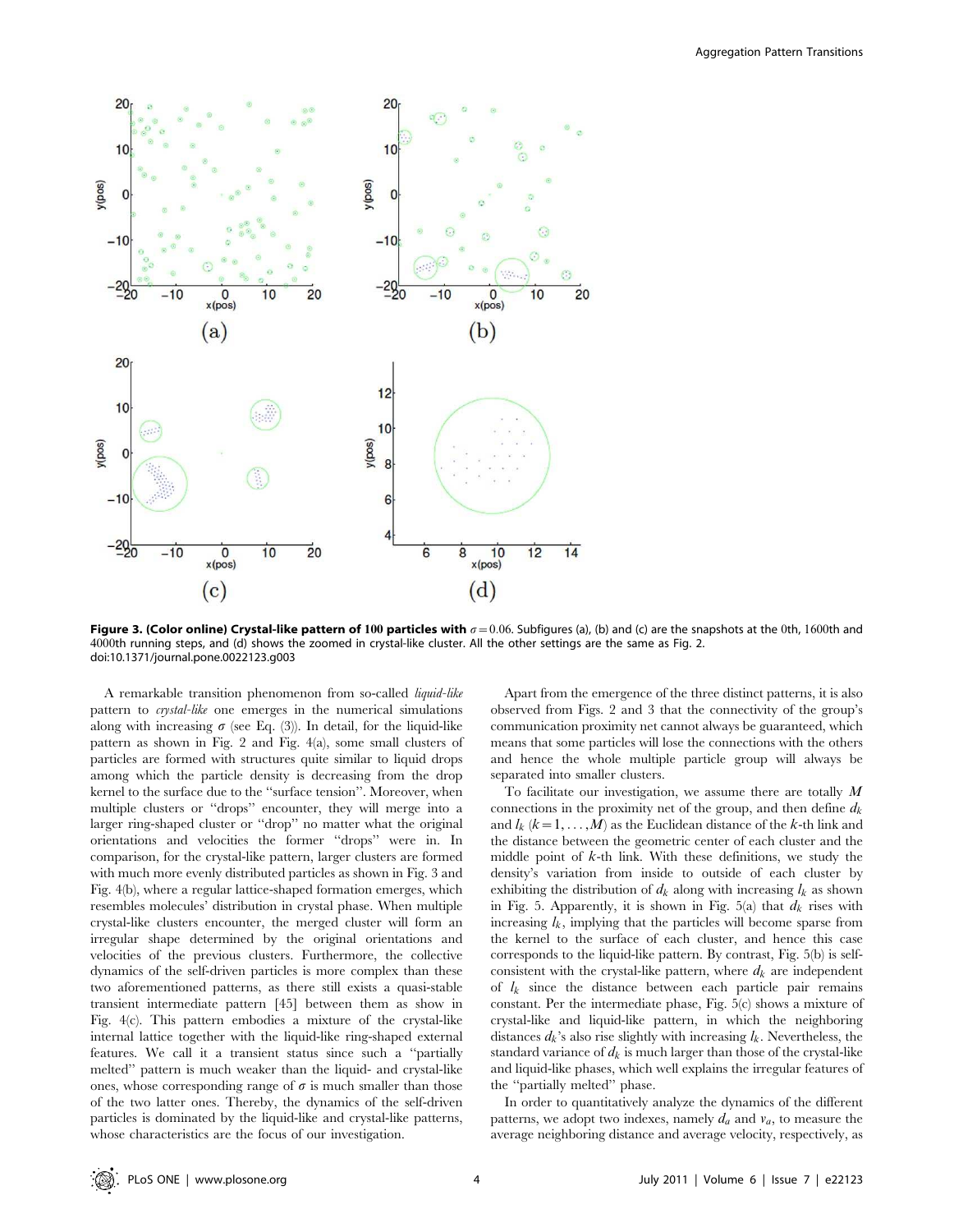

Figure 4. (Color online) Aggregation patterns with  $N=50$ . (a) The "liquid-like" pattern with  $\sigma$  = 0.2. (b) The "crystal-like" pattern with  $\sigma$  = 0.06. (c) The transitional pattern with  $\sigma$  = 0.13. All the other settings are the same as Fig. 2. doi:10.1371/journal.pone.0022123.g004

below,

$$
d_a = \frac{\sum_{i=1}^{N} \sum_{j=i+1}^{N} s_{i,j} ||x_i - x_j||}{\sum_{i=1}^{N} \sum_{j=i+1}^{N} s_{i,j}},
$$
(5)

$$
v_a = \frac{\|\sum_{i=1}^N v_i\|}{\sum_{i=1}^N \|\nu_i\|} \tag{6}
$$

with  $s_{i,j}$  given in Eq. (2). Clearly, the value  $v_a \rightarrow 1$  and  $d_a \rightarrow 0$  as the velocities of the particles achieve synchronization, so both  $v_a$  and  $\dot{d}_a$  can be regarded as an *order parameter*. Note that  $\dot{d}_a$  demonstrates the evolution of the average inter-particle distance, thus it contains more information than  $v_a$  and we display both  $v_a$  and  $\dot{d}_a$  in Figs. 6 and 7, respectively. Indeed, due to the periodical boundary condition, the particles can communicated with the other ones for a sufficient number of times, and hence the particles in all these three patterns will eventually reach a synchronized velocity [18], which is also verified by Fig. 6. Moreover, it is also exhibited that the synchronization procedure of the liquid-like pattern is quicker than that of the crystal-like one. The underlying reason is that the former has larger individual vision scope and tighter clustering formation, which implies more connections in the proximity net who accelerate the consensus procedure [18].

One can understand more deeply about the dynamics of the system from the evolution of the average neighboring distance  $d_a$ and its derivative  $d_a$  in Figs. 7 and 8, respectively. For the liquidlike pattern since the average distance  $d_a$  is much smaller (see



**Figure 5. (Color online) The distance**  $d_k$  **distribution with increasing**  $l_k$ **. Here, the particle number**  $N=100$  **and**  $\eta=1$ **. (a) "Liquid-like" pattern** with  $\sigma$  = 0.2, (b) "Crystal-like" pattern with  $\sigma$  = 0.05, (c) Intermediate pattern with  $\sigma$  = 0.13. All the other settings are the same as Fig. 2. doi:10.1371/journal.pone.0022123.g005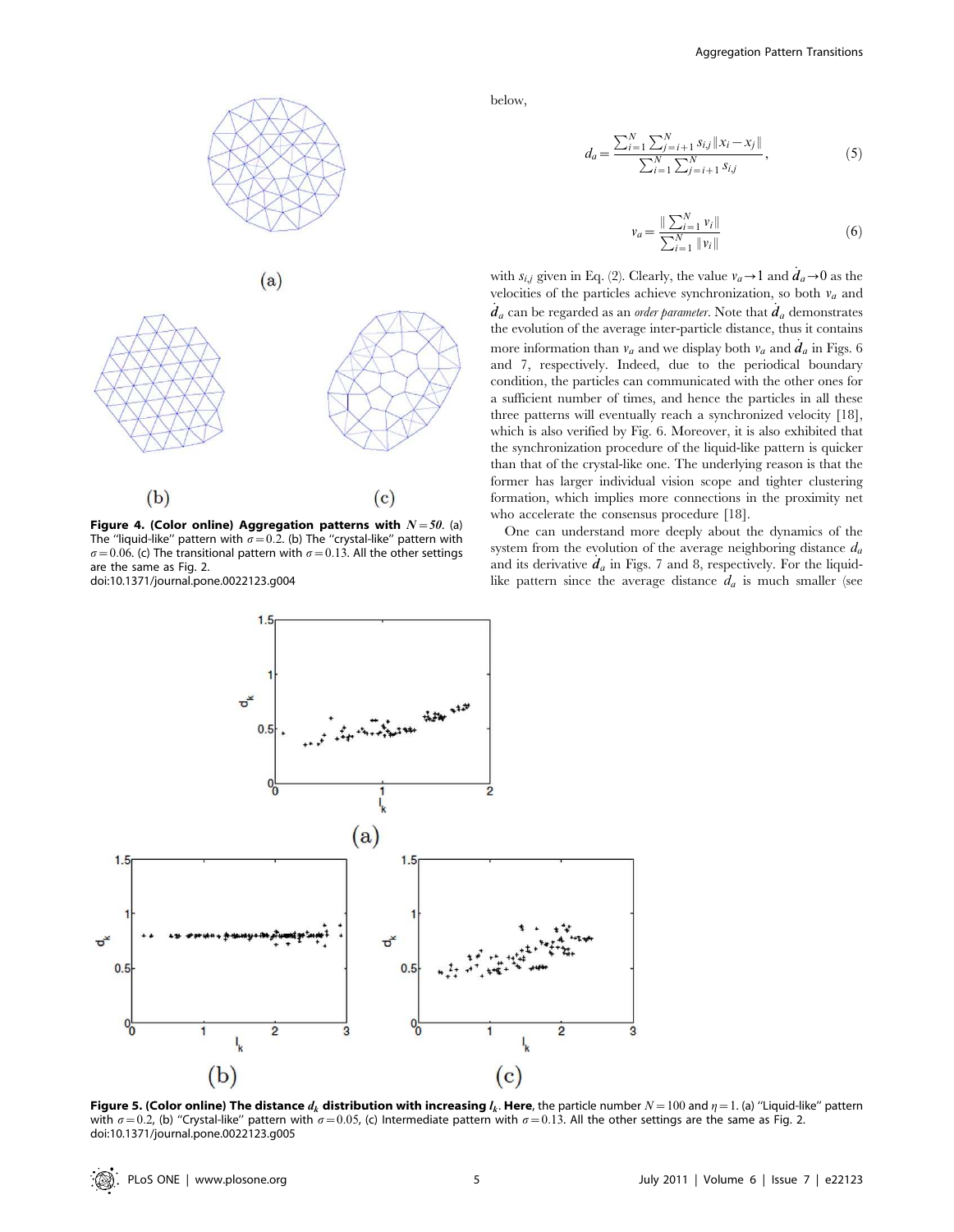

Figure 6. The average velocity  $v_a$  of particles in three patterns with  $N=200$  and  $L=14.1$ . This curve is the average over 100 independent runs. All the other settings are the same as Fig. 2. doi:10.1371/journal.pone.0022123.g006

Fig. 2(d)) than that of the crystal-like one (see Fig. 3(d)), its average distance derivative  $d_a$  will experience a negative value during a long period until reaching a sufficiently small  $d_a$  in Fig. 8, which well explains the negative overshooting of the liquid-like pattern in Fig. 7. Afterwards, its  $d_a$  value settles down to zero quicker than that of crystal-like pattern due to its larger number of neighboring connections induced by larger individual vision scope and tighter clustering formation, which reveals the distinct forming procedures of the different aggregation patterns.

To study the distinct features of the different aggregation patterns, we hereby demonstrate the density  $d_a$  and average distance index  $d_a$  along with increasing parameter  $\sigma$  of Eq. (3) in Figs. 9 and 10, respectively. It is apparent from Fig. 9 that the particle density remains at a quite low level below 1.6 in the crystal-like pattern and then rises abruptly to the high lever over 2.3 representing the liquid-like pattern. Moreover, the intermediate range of  $\sigma \in [0.115, 0.148]$  is so narrow that highlighting a clear pattern transition from the crystal-like pattern to the liquid-like one. Remarkably, in the crystal-like pattern as shown in Fig. 10, all pairwise distances remain constant roughly at  $\eta = 1$ . However, beyond a threshold of  $\sigma$  = 0.115, an evident declination of index  $d_a$ appears from about 0.95 to around 0.65 roughly at  $\sigma = 0.148$ , corresponding to the transient intermediate phase (see Fig. 4(c)) between liquid-like (see Fig. 4(a)) and crystal-like (see Fig. 4(b))

![](_page_6_Figure_5.jpeg)

Figure 7. The evolution of the derivative of average neighboring distance  $d_a$  of particles in three states. All the settings are the same as Fig. 2.

doi:10.1371/journal.pone.0022123.g007

![](_page_6_Figure_8.jpeg)

Figure 8. The evolution of average neighboring distance  $d_a$  of particles in three states. All the settings are the same as Fig. 2. doi:10.1371/journal.pone.0022123.g008

phases. Afterwards, the index  $d_a$  reaches a low level corresponding to the liquid-like pattern. Significantly, this intermediate region in Fig. 10 nicely matches the one of  $\rho$  evolvement at Fig. 9, which strongly supports the existence of the transition from the crystallike pattern to the liquid-like one.

Now, we are ready to derive that the dominating factor of the aforementioned three aggregation patterns is the cutoff distance  $c$ of the attraction interaction as shown in Fig. 1, which is measured by parameter  $\sigma$  in Eq. (3). The physical rule behind such appealing phenomena can be summarized as follows. For a small cutoff  $c$ , each particle will be attracted merely by the closest particles or neighbors. As a result, the distance between each neighboring pair eventually converges to an equilibrium value of  $\eta$  and hence particles will be evenly distributed in the aggregations clusters like regular lattices (see Fig. 4(b)). Conversely, for a sufficiently large cutoff c, particles will be attracted not only by the adjacent particles but also by the ones far away. Consequently, the inner particles will be pressed closer to their neighbors whereas the outer ones enjoy larger separations as the pressure exerted on them is much weaker (see Fig. 4(a)), which eventually leads to a circular shape resembling liquid drops caused by surface tension.

![](_page_6_Figure_12.jpeg)

Figure 9. The particle density  $\rho$  with  $\eta=1$  and particle number N varying from 50 to 400.

doi:10.1371/journal.pone.0022123.g009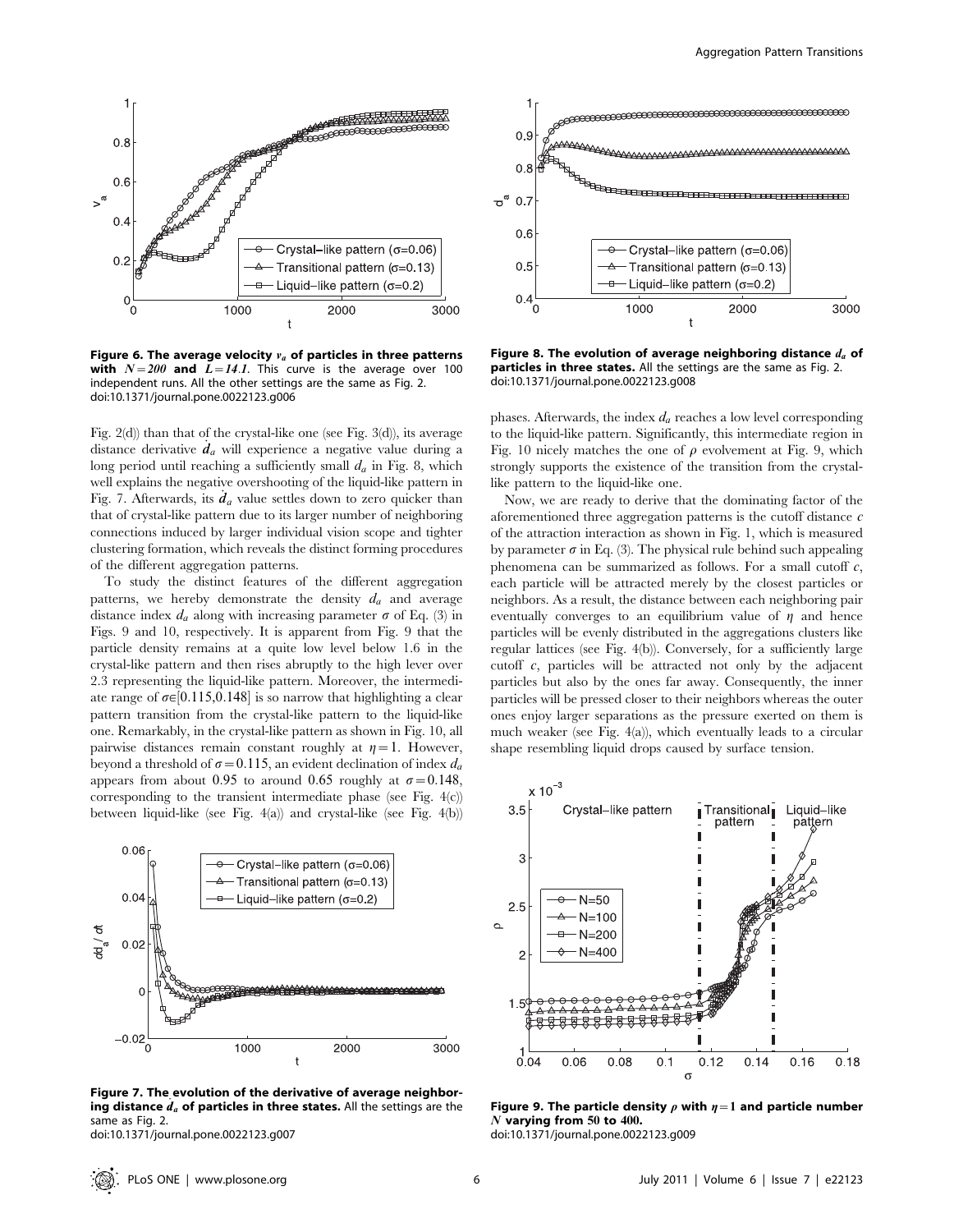![](_page_7_Figure_0.jpeg)

Figure 10. The average distance index  $d_a$  with  $\eta = 1$  and particle number  $N$  varying from 50 to 400. doi:10.1371/journal.pone.0022123.g010

Finally, due to its significance, we still emphasized the resemblance between forming procedures of the liquid-like pattern and natural liquid drops as below. In both cases, each particle round the kernel is pulled/pushed equally in every direction in  $(0,2\pi)$  by its neighboring particles, resulting in a net force of zero. By contrast, the particles at the surface are mainly pulled inwards by other particles deeper inside the cluster, whose intensity is much less than that of the inner particles and is balanced merely by the group's resistance to compression. That is why the aggregation particle cluster forms a spherical-shaped liquid-like pattern with particle density decreasing from the inside to the outside.

#### Conclusion

In this paper, we investigated the mechanism of the attraction/ repulsion function of forming the different aggregation patterns of self-driven particles. In this function, the cutoff distance plays an essential role in the sense that, with a larger cutoff the particle

#### References

- 1. Vicsek T, Czirók A, Ben-Jacob E, Cohen I, Shochet O (1995) Novel type of phase transition in a system of self-driven particles. Phys Rev Lett 75: 1226–1229.
- 2. Grégoire G, Chaté H (2004) Onset of collective and cohesive motion. Phys Rev Lett 92: 025702.
- 3. Aldana M, Dossetti V, Huepe C, Kenkre VM, Larralde H (2007) Phase transitions in systems of self-propelled agents and related network models. Phys Rev Lett 98: 095702.
- 4. Akyildiz IF, Su W, Sankarasubramaniam Y, Cayirci E (2002) Wireless sensor networks: a survey. Computers Network 38: 393–422.
- 5. Arai T, Pagello E, Parker LE (2002) Guest editorial advances in multirobot systems, IEEE TransRobotics and Automation 18: 655–661.
- 6. Bertsekas DP, Tsitsiklis JN (2007) Comments on ''Coordination of groups of mobile autonomous agents using nearest neighbor rules'' . IEEE Trans Automat Contr 52: 968–969.
- 7. Ogren P, Fiorelli E, Leonard NE (2004) Cooperative control of mobile sensor networks: adaptive gradient climbing in a distributed environment. IEEE Trans AutomatContr 49: 1292–1302.
- 8. Helbing D (2001) Traffic and related self driven many-particle systems. Rev Mod Phys 73: 1067–1141.
- 9. Perc M (2007) Premature seizure of traffic flow due to the introduction of evolutionary games. New J Phys 9: 3.
- 10. Moussaid M, Helbing D, Theraulaz G (2011) How simple rules determine pedestrian behavior and crowd disasters. Proc Natl Acad Sci U S A 108: 6884–6888.
- 11. Helbing D, Farkas I, Vicsek T (2000) Simulating dynamical features of escape panic. Nature 407: 487–490.

aggregation shows a liquid-like pattern in which the outer particles are distributed sparsely while the inner ones densely. In comparison, however, when the value for the cutoff distance of attraction decreases to a sufficiently small value, the particle aggregation exhibits a crystal-like pattern as the distance between each pair of neighboring particles remains constant. An obvious spinodal or transient intermediate phase has been observed in the curves average inter-particle distances and the densities with respect to the increasing cutoff distance, indicating an evident pattern transition between the liquid-like and crystal-like aggregations.

From biological/physical interdisciplinary point of view, the contribution of this work lies in bridging the aggregation phenomena of physical particles and swarming of organisms in nature by revealing some common mechanism behind them. With such a revelation, our investigation helps to explain the natural aggregation pattern switching mechanism evolved by biological groups, e.g., during migration, an antelope herd generally forms like the crystal pattern or rigid lattice, but upon being attacked by predators, strong antelopes will quickly form a circle surrounding the weak one and hence the whole group will switch into the liquid-like pattern. From the aspect of engineering, designing different A/R functions for different aggregation patterns can be useful for various tasks like multi-robot and UAVs formation control. More importantly, this work bridges the forming procedures of phase patterns in both biological groups and physical substance's molecular clusters, which may brood more appealing findings in each area by seeking assistance from the relevant rules of the other one.

#### Acknowledgments

The authors wish to thank the anonymous reviewers for their constructive comments.

#### Author Contributions

Conceived and designed the experiments: ZC. Performed the experiments: ZC. Analyzed the data: HTZ TZ VVN. Contributed reagents/materials/ analysis tools: HTZ VVN. Wrote the paper: HTZ ZC MZQC TZ.

- 12. Helbing D, Szolnoki A, Perc M, Szabó G (2010) Punish, but not too hard: How costly punishment spreads in the spatial public goods game. New J Phys 12: 083005.
- 13. Helbing D, Szolnoki A, Perc M, Szabó G (2010) Defector accelerated cooperativeness and punishment in public goods games with mutations. Phys Rev E 81: 057104.
- 14. Szolnoki A, Szabó G, Perc M (2011) Phase diagrams for the spatial public goods game with pool punishment. Phys Rev E 83: 036101.
- 15. Helbing D, Szolnoki A, Perc M, Szabó G (2010) Evolutionary establishment of moral and double moral standards through spatial interactions. PLoS Comput Biol 6: e1000758.
- 16. Szolnoki A, Perc M (2010) Reward and cooperation in the spatial public goods game. Europhys Lett 92: 38003.
- 17. Reynolds CW (1987) Flocks, herds, and schools: A distributed behavioral model. Computer Graphics 21: 25–34.
- 18. Olfati-Saber R, Murray R (2004) Consensus problems in networks of agents with switching topology and time-delays. IEEE Trans Automat Contr 49: 1520–1533.
- 19. Gazi V, Passino KM (2003) Stability analysis of swarms. IEEE Trans Automat Contr 48: 692–697.
- 20. Ren W, Beard RW (2005) Consensus seeking in multiagents systems under dynamically changing interaction topologies. IEEE Trans Automat Contr 50: 655–661.
- 21. Couzin LD, Krause J, Franks NR, Levin SA (2005) Effective leadership and decision-making in animal groups on the move. Nature 433: 513–516.
- 22. D'Orsogna MR, Chuang YL, Bertozzi AL, Chayes LS (2006) Self-propelled particles with soft-core interactions: patterns, stability, and collapse. Phys Rev Lett 96: 104302.